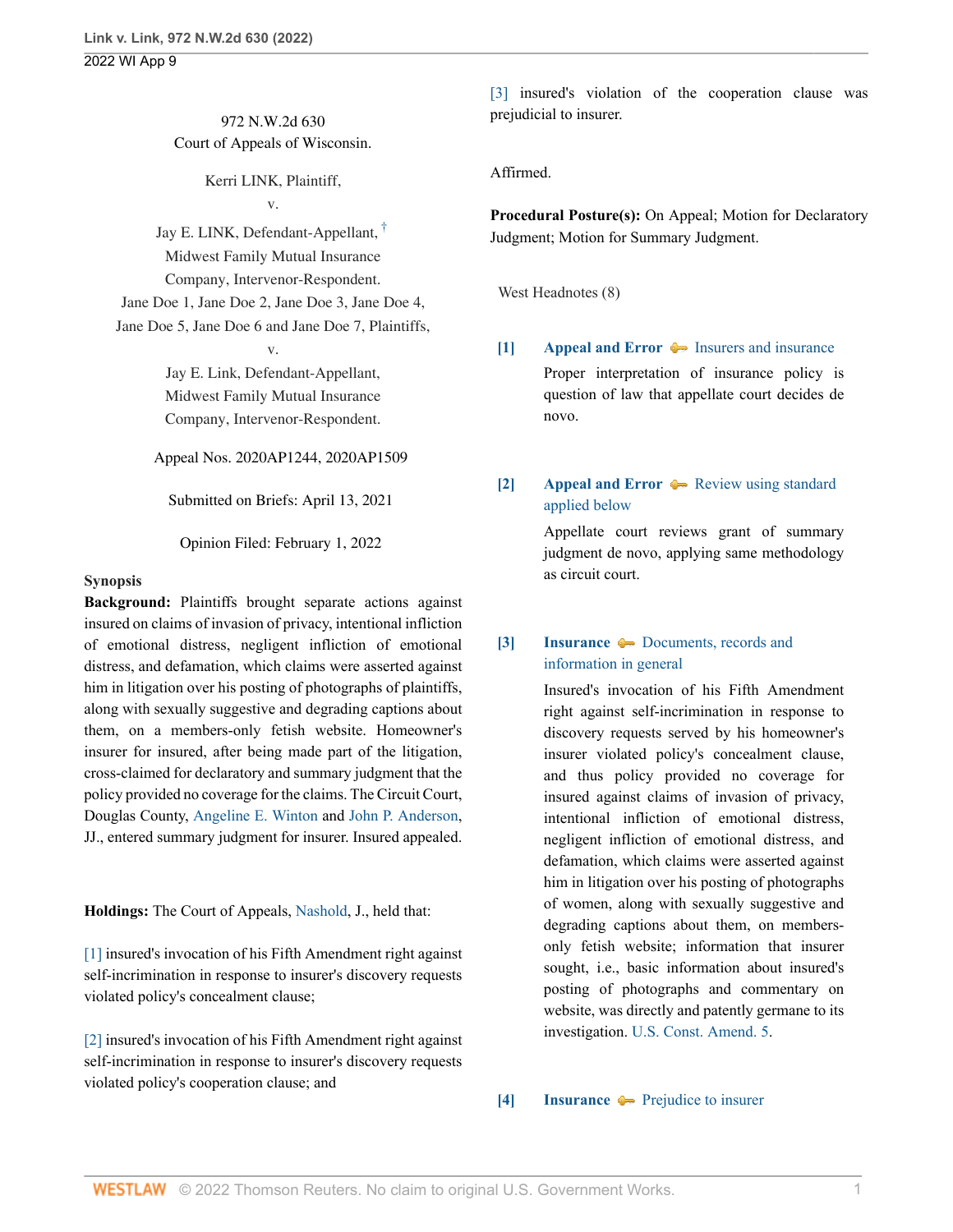Insurer must establish prejudice in denying coverage based on noncooperation.

## **[5] Insurance**  $\blacktriangleright$  **Providing information in** general

Insured's invocation of his Fifth Amendment right against self-incrimination in response to discovery requests served by his homeowner's insurer violated cooperation clause of policy, as relevant to determining if policy provided any coverage for insured against claims of invasion of privacy, intentional infliction of emotional distress, negligent infliction of emotional distress, and defamation, which claims were asserted against him in litigation over his posting of photographs of women, along with sexually suggestive and degrading captions about them, on members-only fetish website. U.S. Const. Amend. 5.

# **[6] Contracts**  $\blacklozenge$  **Effect in general; enforcement** in general

Public policy favors enforcement of contracts.

### **[7] Insurance Forfeiture**

Insurer's coverage obligations are dependent on insured's fulfilling his or her own contractual duties.

#### **[8] Insurance**  $\blacktriangleright$  **Prejudice to insurer**

Insured's violation of cooperation clause of his homeowner's insurance policy by invoking his Fifth Amendment right against selfincrimination in response to insurer's discovery requests prejudiced insurer, and thus policy, which stated that insurer had no duty to provide coverage if insured's failure to cooperate was prejudicial to insurer, provided no coverage for insured against claims of invasion of privacy, intentional infliction of emotional distress, negligent infliction of emotional distress, and defamation, which claims were asserted against him in litigation over his posting of photographs of women, along with sexually suggestive and degrading captions about them, on membersonly fetish website; in face of insured's noncooperation, there was no obvious or reasonable way for insurer to determine if policy covered claims. U.S. Const. Amend. 5.

**\*632** APPEALS from orders of the circuit court for Douglas County, Cir. Ct. Nos. 2019CV284, 2019CV199: ANGELINE E. WINTON and JOHN P. ANDERSON, Judges. *Affirmed.*

#### **Attorneys and Law Firms**

On behalf of the defendant-appellant, the cause was submitted on the briefs of Christopher L. Strohbehn, Kathryn A. Keppel and Jaclyn C. Kallie of Gimbel, Reilly, Guerin & Brown LLP, Milwaukee.

On behalf of the intervenor-respondent, the cause was submitted on the brief of Brian A. Wood and Brandon D. Meshbesher of Lind, Jensen, Sullivan & Peterson, P.A., Minneapolis, Minnesota.

Before Stark, P.J., Hruz and Nashold, JJ.

#### **Opinion**

#### NASHOLD, J.

¶1 These consolidated appeals arise out of separate lawsuits brought, respectively, by Kerri Link and Jane Does 1-7 (collectively, Plaintiffs) against Jay E. Link. Plaintiffs' claims stem from allegations that Link posted Plaintiffs' photographs, along with sexually suggestive and degrading captions about them, on a members-only fetish website.

¶2 Link sought insurance coverage for Plaintiffs' claims under his homeowner's policy with Midwest Family Mutual Insurance (Midwest). <sup>1</sup> However, Link then refused to provide responses to Midwest's discovery requests in the coverage proceeding, instead asserting his Fifth Amendment privilege against self-incrimination. Midwest subsequently sought a no-coverage declaration on that basis, arguing that Link had violated policy provisions requiring the insured to cooperate in the investigation and truthfully represent all material facts. The circuit courts granted summary judgment in favor of Midwest, each determining that Midwest had no duty to defend or indemnify Link for the underlying claims.  $2$  Link appeals, arguing that his failure to comply with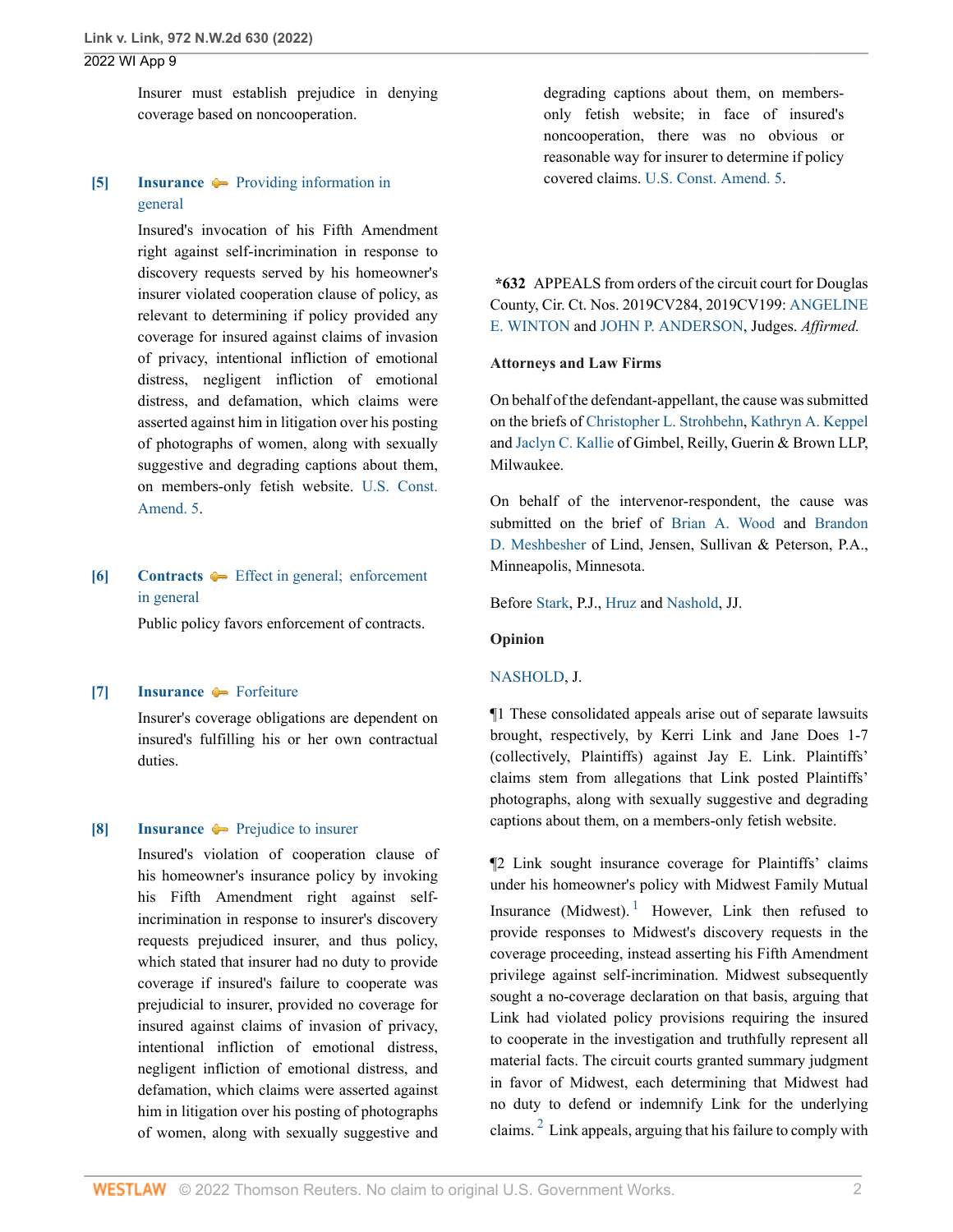Midwest's discovery requests cannot result in the denial of coverage. We disagree and, accordingly, affirm.

#### **BACKGROUND**

¶3 We discuss the underlying lawsuits together because the factual allegations are similar and the instant motions are materially identical. Plaintiffs allege that Link, without their knowledge or consent, created sexually suggestive and derogatory posts about them on a members-only fetish website. Specifically, Kerri Link alleges that Link posted nude, partially nude, and sexually suggestive photographs of her that Link took during their marriage, along with sexually explicit, degrading, and false commentary about her. The **\*633** Jane Doe plaintiffs allege that Link copied photographs of them from their Facebook pages and reposted the photographs on the fetish website, also adding sexually suggestive and false commentary about them. One Jane Doe plaintiff further alleges that Link posted photographs of another woman's vagina next to the plaintiff's Facebook photograph and falsely stated that these sexually explicit photographs were of the plaintiff. Plaintiffs brought claims for invasion of privacy, intentional infliction of emotional distress, negligent infliction of emotional distress, and defamation; they also sought punitive damages.

¶4 Link tendered his defense to Midwest, seeking coverage under the personal injury endorsement to his homeowner's policy. Midwest defended in both cases under a reservation of rights and moved to intervene, bifurcate, and stay further proceedings on the merits. Once made part of the litigation, Midwest cross-claimed for a declaratory judgment in each case, seeking a determination that it had no duty to defend or indemnify Link. $3$ 

¶5 Midwest then served various discovery requests on Link in the coverage proceedings. It is undisputed that Link did not respond to these requests, instead invoking his Fifth Amendment privilege to avoid self-incrimination. *See* U.S. CONST. amend. V. (For ease of reading, we sometimes refer to Link's invocation of privilege as his discovery noncompliance.) <sup>4</sup>

¶6 Based on Link's discovery noncompliance, Midwest filed motions for summary judgment in both cases. Midwest argued that, per the policy's terms, Link was required to cooperate with the coverage investigation and not conceal or misrepresent any material facts. Midwest contended that

Link's discovery noncompliance represented a breach of these contractual duties, thereby eliminating any possible duty of Midwest to provide coverage for the underlying claims. Both circuit courts agreed and granted summary judgment in favor of Midwest, and Link appealed. We discuss additional facts below, where relevant to our analysis.

#### **STANDARD OF REVIEW**

**[1] [2]** ¶7 The proper interpretation of an insurance policy is a question of law that we decide de novo. *Severude v. American Fam. Mut. Ins. Co.*, 2002 WI App 33, ¶9, 250 Wis. 2d 655, 639 N.W.2d 772. Likewise, we review a grant of summary judgment de novo, applying the same methodology as the circuit court. *Id.* Summary judgment is appropriate where the pleadings and evidence submitted "show that there is no genuine issue as to any material fact and that the moving party is entitled to a judgment as a matter of law." WIS. STAT. § 802.08(2) (2019-20). <sup>5</sup>

#### **DISCUSSION**

¶8 Link seeks coverage for Plaintiffs' claims under the personal injury endorsement to his homeowner's insurance policy. As pertinent here, the endorsement requires Midwest to defend and indemnify Link in suits alleging slander, libel, and **\*634** invasion of privacy. <sup>6</sup> The policy contains a concealment clause, stating, "We do not provide coverage to an 'insured' who, whether before or after a loss, has ... [c]oncealed or misrepresented any fact upon which we rely, if the concealment or misrepresentation is material and is made with intent to deceive."<sup>7</sup> The endorsement also contains a cooperation clause, requiring Link to "[c]ooperate with [Midwest] in the investigation, settlement or defense of any claim or suit," and stating that Midwest has "no duty to provide coverage" if Link's failure to do so is prejudicial to Midwest.

¶9 Midwest argues that Link breached the policy's concealment and cooperation clauses by not responding to Midwest's interrogatories, requests for admission, and requests for document production, all of which concern Link's posting photographs of and commentary about Plaintiffs, his intent in doing so, and like information. As stated, Link does not dispute that he failed to respond to these discovery requests and instead invoked his Fifth Amendment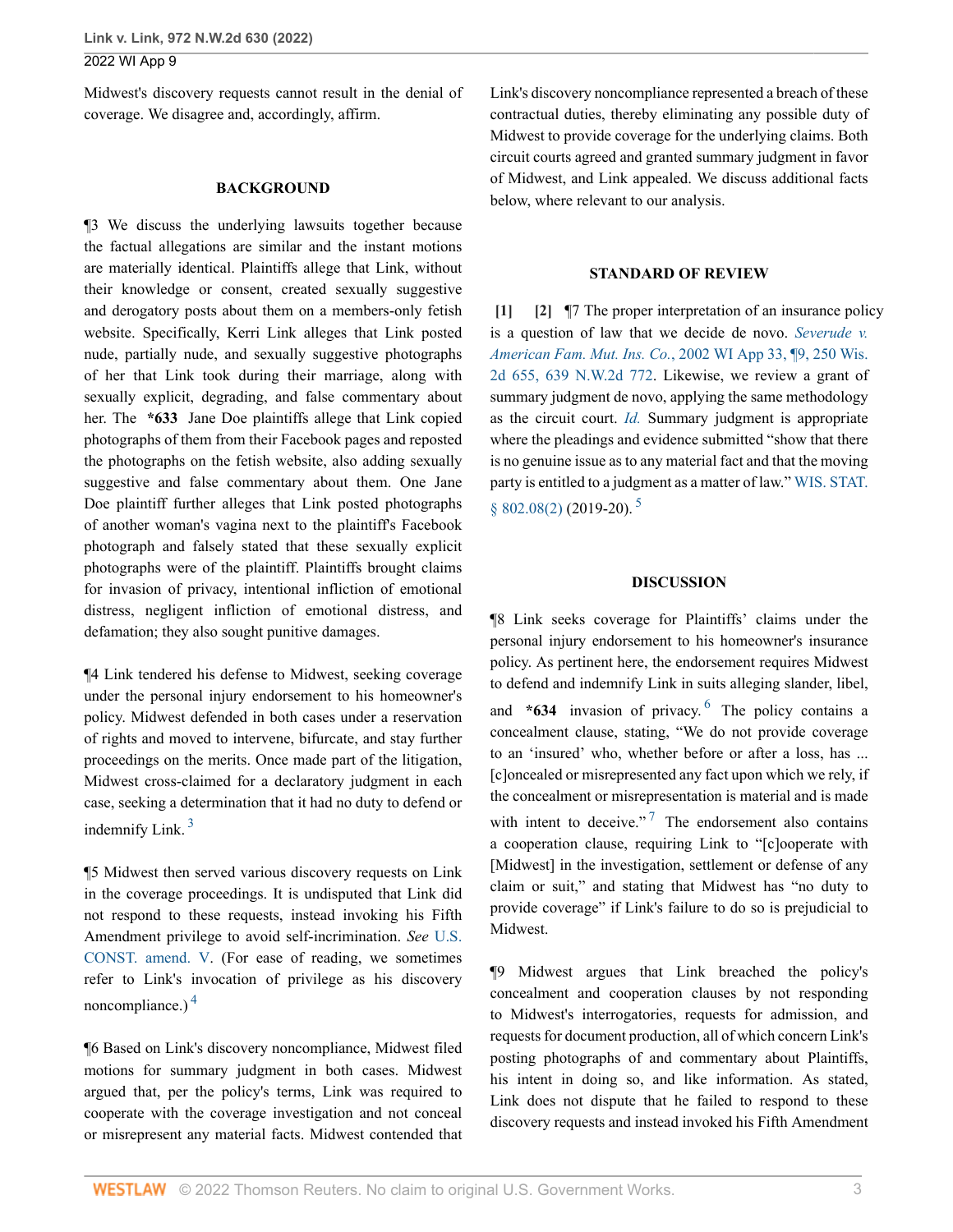privilege against self-incrimination. Link argues, however, that Midwest cannot ultimately establish that his discovery noncompliance should result in loss of coverage.

¶10 We conclude that, for the following reasons, the undisputed facts show that Link violated the concealment and cooperation clauses of his policy and that these contractual breaches are grounds for coverage denial. We note that each breach represents an independent basis for denying coverage. For completeness, however, and because Link's arguments on these provisions overlap, we address Link's duties under both clauses.

### *I. Application of* **Walker**

¶11 Link raises several specific arguments on appeal that we address in more detail below; however, his central argument is that an insured's invocation of a Fifth Amendment privilege in a coverage dispute cannot be grounds for coverage denial.

In *State Farm Fire & Casualty Insurance Co. v. Walker*, 157 Wis. 2d 459, 459 N.W.2d 605 (Ct. App. 1990), we considered and rejected this general argument in the context of applying a policy's concealment clause. We conclude that

*Walker* controls here and that its analysis applies to both the concealment and the cooperation clauses of Link's policy.

¶12 In *Walker*, the insurer, State Farm, was investigating a claim under a fire insurance policy and sought to question its insured, Walker, under oath. *Id.* at 463, 459 N.W.2d 605. Walker, who was facing unrelated homicide charges, invoked his Fifth Amendment privilege. *Id.* at 463-64, 459 N.W.2d 605. State Farm denied coverage on the grounds that Walker's refusal to answer material questions violated the concealment clause of the policy, and it sought a declaratory

judgment to that effect. **\*635** *Id.* Walker counterclaimed for damages stemming from State Farm's denial of coverage.

*Id.* at 464, 459 N.W.2d 605. The circuit court dismissed Walker's claims, concluding that Walker had breached the concealment clause by refusing to answer questions material

to State Farm's coverage investigation. *Id.*

¶13 On appeal, Walker "argue[d] that an insurance company cannot interpret the failure to answer questions as concealment when the insured, following an attorney's advice, invokes the fifth amendment to avoid selfincrimination." *Id.* at 468, 459 N.W.2d 605. We rejected this argument, determining that, although Walker was entitled to invoke privilege, he was not entitled to avoid his contractual duties on that basis:

> The trial court correctly concluded that State Farm did not violate Walker's constitutional right to avoid selfincrimination. The fifth amendment protects a defendant only when it is the state that is the questioner; the state can use the answers in a criminal prosecution. Fear of selfincrimination does not exempt one from contractual duties. Constitutional immunity has no application to a private examination arising out of a contractual relationship.

# *Id.* (internal quotation marks and citation omitted).

¶14 We further determined that State Farm's questions were "material" within the meaning of the concealment clause, in that the questions "concern[ed] a subject relevant and germane to the insurer's investigation as it was then proceeding." *Id.* at 469, 459 N.W.2d 605 (internal quotation marks and citation omitted). Specifically, Walker was asked about his name change and financial position. We determined that "Walker's previous name could have helped State Farm in its arson investigation," and that "questions about Walker's financial position were relevant to Walker's possible motives for committing arson." *Id.* Thus,

Walker breached the concealment clause by "intentionally conceal[ing] or misrepresent[ing] ... material fact[s] or circumstance[s] relating to his insurance." *Id.* at 466, 459 N.W.2d 605. As a result, Walker was not entitled to coverage under the policy.

¶15 Before addressing Link's arguments seeking to distinguish *Walker*, we note that *Walker* broadly considered the contractual ramifications of an insured's invoking his Fifth Amendment privilege. *Walker*'s conclusion—that "[c]onstitutional immunity has no application to a private examination arising out of a contractual relationship"—did not depend on the language of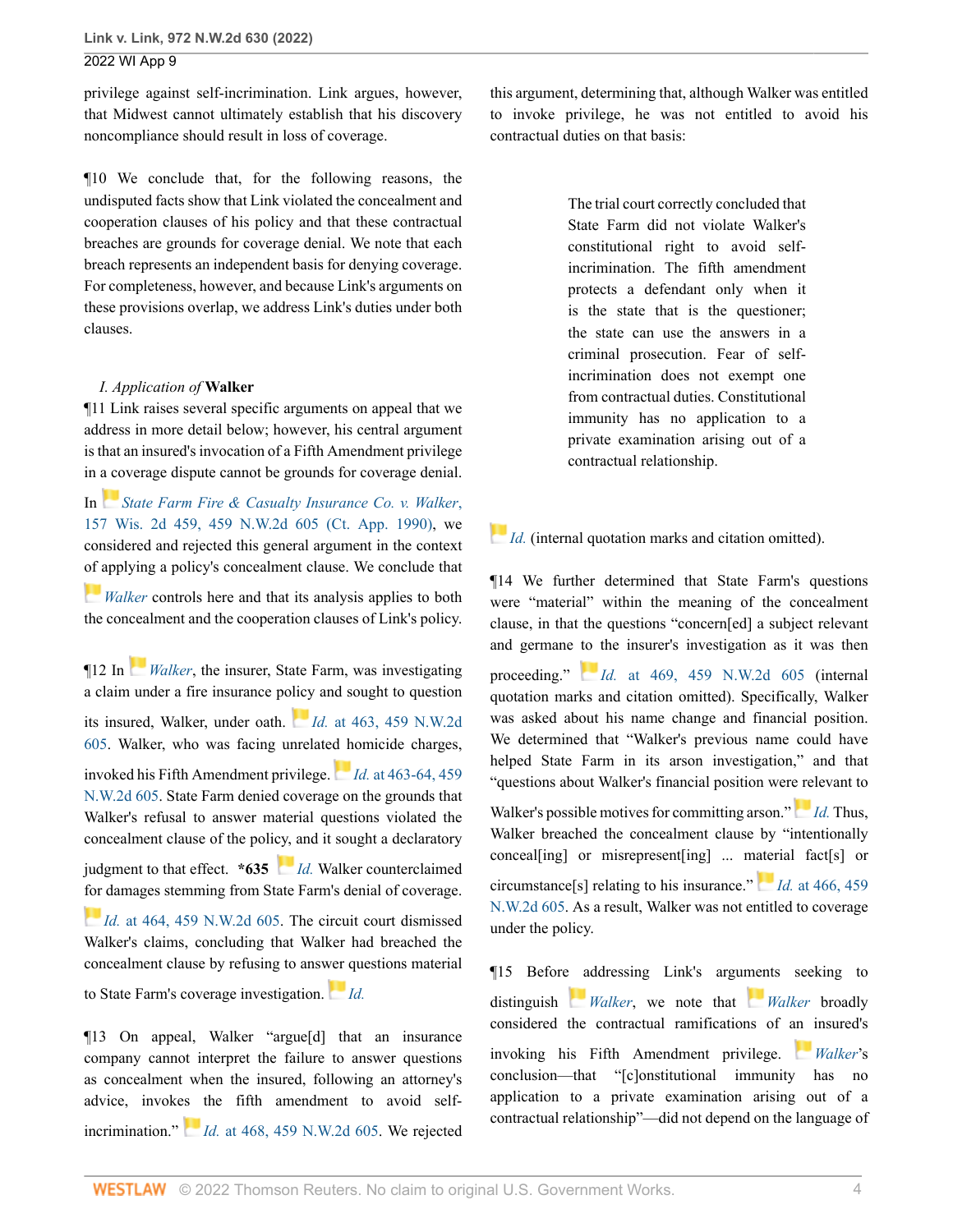the concealment clause but on the scope of Fifth Amendment privilege. *Id.* at 468, 459 N.W.2d 605. Accordingly, *Walker* applies with equal force to evaluating a potential breach of the cooperation clause. Thus, in this section, we address Link's arguments concerning *Walker* as they relate to both of these contractual duties.

¶16 Link argues that *Walker* does not control because that case involved an insurer's investigation of a first-party claim (i.e., a claim for indemnification for the insured's own loss, as opposed to a claim for defense and indemnity resulting from

a third-party suit against the insured). However, *Walker*'s analysis was in no way dependent on whether it was the insured or a third party who suffered the loss for which the insured sought coverage. Rather, *Walker* considered the

general question of whether collateral civil consequences may attach to the invocation of privilege in a coverage dispute. *See*

### *id.* at 468, 459 N.W.2d 605.

¶17 *Walker* considered this question in the context of a claim following an insured's own loss—fire damage to the insured's property—because that was the **\*636** claim at

issue. Logically, we discern no reason why the *Walker* rule should not apply when the insurance coverage claim giving rise to the contractual obligations derives from the insured's liability for a loss suffered by a third party. The insured's contractual obligation to assist with the investigation remains the same. And notably, Link provides no authority for his assumption that the type of insurance claim is dispositive or even relevant to analyzing an insured's breach of contract, whereas Midwest points to a body of persuasive authority

applying the principles of *Walker* to third-party claims for defense and indemnity. *See, e.g.*, *Estate of Hott v. Augusta Mut. Ins. Co.*, 335 F. Supp. 2d 727, 730-32 (W.D. Va. 2004) (defendant in a wrongful death action who invoked Fifth Amendment privilege to avoid answering material questions was not entitled to coverage; an insured "may not rely on the Fifth Amendment to avoid a contractual obligation" (internal

quotation marks and quoted source omitted)); *Anderson v. Southern Guar. Ins. Co. of Ga.*, 235 Ga.App. 306, 508 S.E.2d 726, 731-32 (1998) (in a suit against the insured alleging various intentional torts, the insured could not "wield her Fifth Amendment privilege as a shield and a sword by demanding coverage and a defense under the insurance contract, while at the same time refusing to answer questions material to determining [her insurer's] duties under the contract").

¶18 Link further argues that *Walker* does not control here because in *Walker*, the insurer's questioning occurred during the investigative stage, prior to any lawsuit. Link contends that, in contrast, "[h]is obligation to respond [to Midwest's discovery requests] was based not on the insurance contract, but on discovery statutes" providing for "specific statutory sanctions." *See* WIS. STAT. § 804.12 (providing for discovery sanctions). Link also contends that Midwest could have availed itself of an adverse-inference instruction as a result of Link's invocation of the Fifth Amendment. *See*

*Grognet v. Fox Valley Trucking Serv.*, 45 Wis. 2d 235, 239, 172 N.W.2d 812 (1969) ("[I]n a civil case as distinguished from a criminal case, an inference of guilt or against the interest of the witness may be drawn from his invoking the fifth amendment."). In other words, Link appears to argue that once adversarial proceedings had begun, Midwest's remedies for his discovery noncompliance were limited either to those under § 804.12 (which remedies, Link suggests, do not include contractual avoidance) or to an adverse-inference instruction.

¶19 We disagree. Link offers no compelling rationale for why the nature or source of his contractual obligations, or the relief available to his insurer, would be different in a coverage proceeding, as compared to an insurer's handling of claims outside of a lawsuit. As to the issue of relief specifically, Link is correct that Midwest may have had separate "legal remed[ies] available to it upon [his] invocation of Fifth Amendment privilege." But Link provides no legal support for the assumption that, in the face of a material breach of a policy provision, Midwest was not permitted to simply seek a declaration that it had no coverage obligation. Under the plain terms of the policy, coverage is contingent on Link's fulfilling his contractual duties, including that he cooperate with Midwest's investigation and defense of Plaintiffs' claims and that he not intentionally conceal or misrepresent any material fact upon which Midwest must rely as part of that process. Link's failure to carry out the terms of his contract did not require Midwest to pursue any "legal remedy" other than the one it chose. Thus, Link does not meaningfully explain why the availability of other remedies under rules of civil procedure might operate to preclude Midwest from denying **\*637** coverage on grounds that Link breached the policy.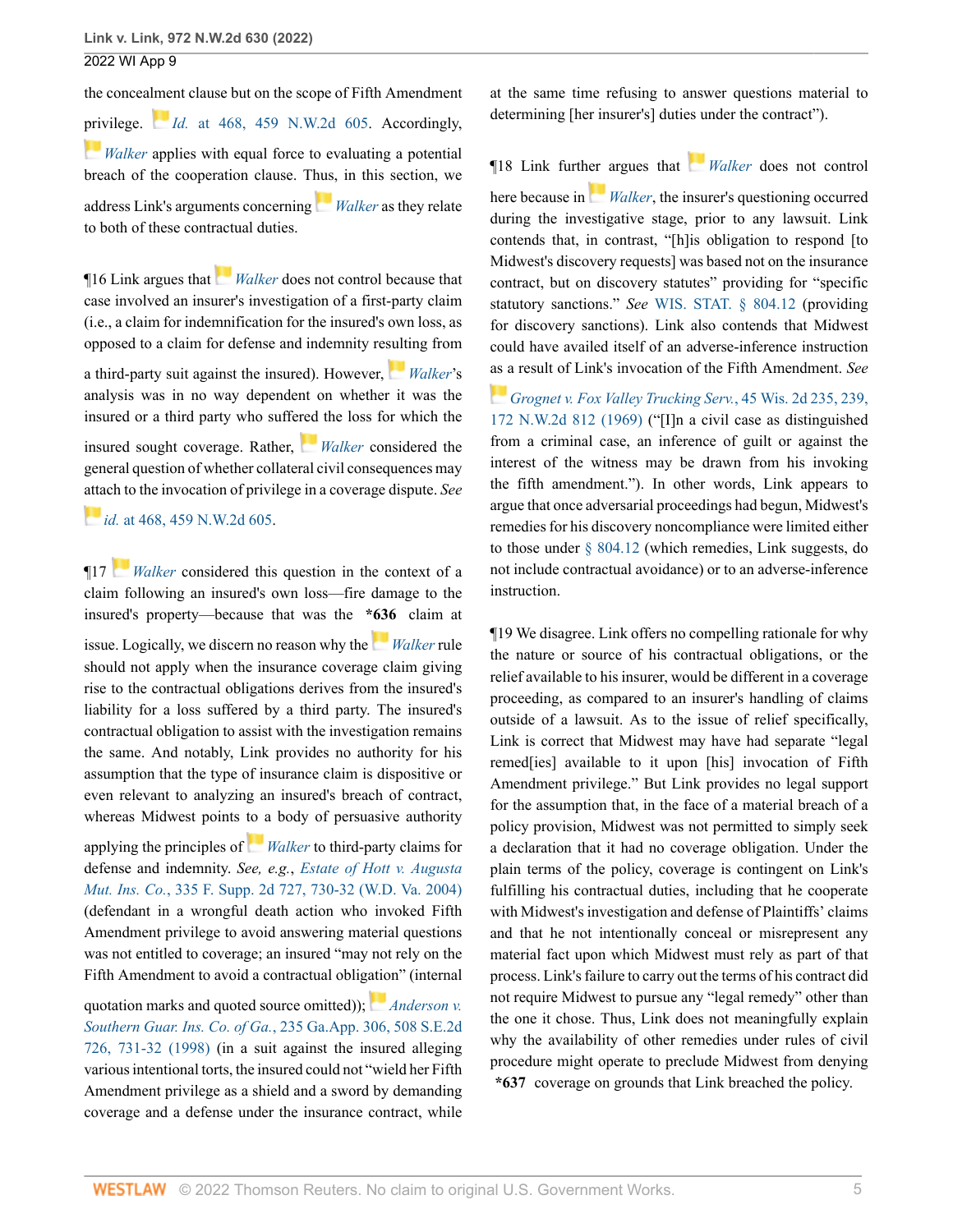¶20 We conclude that *Walker* controls and that the threat or possibility of parallel criminal charges did not relieve Link of his contractual duties under the policy. We now consider whether, as a matter of law, Midwest showed that Link breached the concealment and cooperation clauses. As part of this analysis, we address Link's additional arguments as to why he is entitled to coverage.

# *II. Link Breached the Concealment and Cooperation Clauses*

## A. Concealment clause

¶21 The policy's concealment clause states that Midwest "do[es] not provide coverage to an 'insured' who, whether before or after a loss, has ... [c]oncealed or misrepresented any fact upon which we rely, if the concealment or misrepresentation is material and is made with intent to deceive." Link acknowledges that he intentionally concealed information, insofar as he chose not to answer any discovery requests. Link implies, however, that any fact he concealed through his discovery noncompliance was not "material."

**[3]** ¶22 We disagree. Having reviewed Midwest's discovery requests, we conclude that the information sought is directly and patently "germane to [Midwest's] investigation as it was

then proceeding." *See Walker*, 157 Wis. 2d at 469, 459 N.W.2d 605 (internal quotation marks and citation omitted). That is, the discovery requests seek basic information about Link's posting photographs of and commentary about Plaintiffs on an adult website—information that must necessarily be relevant to determining coverage under the policy.

¶23 For example, the policy's personal injury endorsement excludes coverage for injury caused by the publication of material that the insured knew was false. Link, however, refused to answer any questions pertaining to his knowledge or state of mind in posting any material. Another exclusion denies coverage where the first publication occurred before the beginning of the policy period. Again, Link refused to provide information about when he made any of the posts.

As demonstrated in *Walker*, the "materiality" requirement is not a high bar. *See*  $id.$  (questions about insured's name change and financial position relevant to arson investigation). We conclude that this bar was met here. And, like the

*Walker* court, we reach this conclusion as a matter of law because, despite Link's implication, there is no genuine

dispute of fact as to whether Midwest's questions are material. *See* WIS. STAT. § 802.08(2).

**[4]** ¶24 Link further argues that Midwest cannot deny coverage because it did not establish that his discovery noncompliance was prejudicial. <sup>8</sup> An insurer must indeed establish prejudice in denying coverage based on

*noncooperation. See Ansul, Inc. v. Employers Ins. Co. of Wausau*, 2012 WI App 135, ¶¶29, 32, 345 Wis. 2d 373, 826 N.W.2d 110 (for coverage to be denied, the insurer must show that the insured's breach of the cooperation clause **\*638** was material and prejudicial). But to the extent Link argues that an insurer must show prejudice in proving intentional *concealment*—separate and apart from the above-discussed requirement of materiality—he presents no authority for that

proposition, nor does case law support it. Thus, in *Walker*, 157 Wis. 2d at 467-69, 459 N.W.2d 605, we affirmed the denial of coverage based on the insured's concealment, without discussing prejudice. *See also General Star Indem. Co. v. Bankruptcy Est. of Lake Geneva Sugar Shack, Inc.*, 215 Wis. 2d 104, 116-17, 572 N.W.2d 881 (Ct. App. 1997) (not discussing prejudice in setting forth the elements of the insurer's misrepresentation defense to the insured's

business interruption claim); *cf. Tempelis v. Aetna Cas. & Sur. Co.*, 164 Wis. 2d 17, 27, 473 N.W.2d 549 (Ct. App. 1991) ("reliance is not an element required to establish material misrepresentations in a proof of loss"; however, the insurer "must still establish that the misrepresentation was material").<sup>9</sup>

¶25 Accordingly, we conclude that Link's breach of the concealment clause was grounds for coverage denial, and we turn to the policy's cooperation clause.

# B. Cooperation clause

¶26 Under the policy's cooperation clause, Link's duty "[in] the event of a covered offense" is that he "[c]ooperate with [Midwest] in the investigation, settlement or defense of any claim or suit." Midwest has "no duty to provide coverage under this policy if [Link's] failure to comply with [the duty to cooperate] is prejudicial to" Midwest.

**[5]** ¶27 Link raises several arguments as to why he did in fact cooperate with Midwest or, alternatively, why his lack of cooperation should not constitute a breach of the cooperation clause. <sup>10</sup> First, he implies that he did not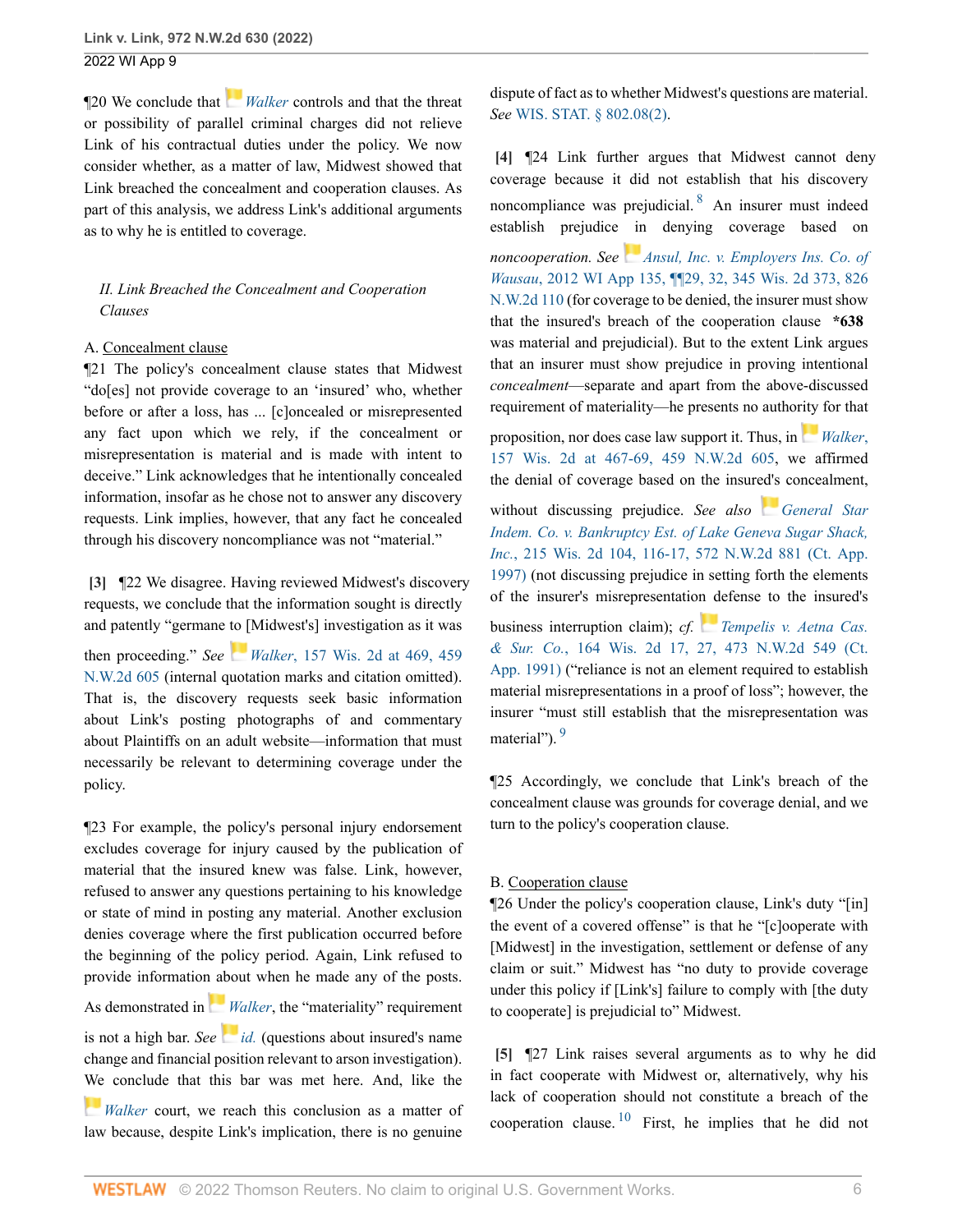breach the policy because he cooperated with merits/liability counsel in Plaintiffs' lawsuit. This argument is a nonstarter. Preliminarily, we note that the record is silent on whether or to what extent Link cooperated with merits counsel, a point Link himself acknowledges. But even assuming that Link cooperated in the merits case, this was not his only contractual duty. Link's policy requires his cooperation with "us," i.e., *Midwest*, in the "investigation, settlement or defense of any claim or suit," meaning Link was required to cooperate with Midwest in its coverage investigation. Link cannot reasonably argue that he fulfilled this duty by participating in his own defense.

¶28 Along similar lines, Link implies that Midwest cannot use his discovery noncompliance as the basis for denying coverage because he was in a "Catch-22." That is, Link argues, any admission of fault in the coverage dispute would have harmed his defense in the underlying lawsuit and may have represented a breach of other policy provisions requiring his cooperation with merits/liability counsel. This argument ignores the fact that Link himself demanded defense and indemnification under his policy. Having invoked the policy,

**\*639** Link was required to abide by its terms, including that he cooperate with coverage counsel and truthfully represent all material facts in the coverage dispute. Link does not explain why fulfilling these duties in the coverage crossclaim would have interfered with his defense on the merits or breached his duty of cooperation with respect to merits/ liability counsel. And, as Midwest notes, if Link believed that fulfilling these duties ultimately would have harmed his defense, he could have foregone a defense paid for by his insurer.

¶29 Relatedly, we reject Link's argument that Midwest "arbitrarily decided what facts and what form of a response constitute cooperation." Rather, Midwest has merely attempted to follow a well-established procedural path available to insurers defending under a reservation of rights, in which the free exchange of information or discovery is a prerequisite to determining coverage. *See Choinsky v. Employers Ins. Co. of Wausau*, 2020 WI 13, ¶¶14-18, 390 Wis. 2d 209, 938 N.W.2d 548.

¶30 On a side note, we disagree with Link's assertion that "nothing in the policy forbids—or even advises him—that invoking his Fifth Amendment privilege during adversarial coverage litigation would be deemed a breach of the ... cooperation provision[ ]." Link's policy expressly requires him to "[c]ooperate with [Midwest] in the investigation ... of any claim or suit." We conclude that, as a matter of law, this clause puts the insured on notice that the insured must respond to discovery requests in the coverage proceeding. Midwest had no obligation to enumerate all of the potential consequences for failing to follow that requirement.

¶31 Link also argues that it would be against public policy to potentially harm "innocent third part[ies]"—here, Plaintiffs —by "[n]ullifying insurance coverage due to [his] alleged failure to cooperate." But " '[p]ublic policy' is no magic touchstone," and Wisconsin "has more than one public policy." *Cieslewicz v. Mutual Serv. Cas. Ins. Co.*, 84 Wis. 2d 91, 103, 267 N.W.2d 595 (1978).

**[6] [7]** ¶32 Public policy, for example, favors the enforcement of contracts: an insurer's coverage obligations are dependent on the insured's fulfilling his or her own contractual duties. *See* id. Another principle strongly at play here is the concept of "fortuitousness," which itself reflects several important public policy considerations:

> [I]nsurance covers fortuitous losses and [particular] losses are not fortuitous if the damage is intentionally caused by the insured. Even where the insurance policy contains no language expressly stating the principle of fortuitousness, courts read this principle into the insurance policy to further specific public policy objectives including (1) avoiding profit from wrongdoing; (2) deterring crime; (3) avoiding fraud against insurers; and (4) maintaining coverage of a scope consistent with the reasonable expectations of the contracting parties on matters as to which no intention or expectation was expressed.

*Hedtcke v. Sentry Ins. Co.*, 109 Wis. 2d 461, 483-84, 326 N.W.2d 727 (1982). As a corollary to these principles, it makes little sense to require most insureds to cooperate in the typical coverage investigation while allowing those accused of more egregious, and potentially criminal, acts to invoke privilege and still receive coverage. As demonstrated by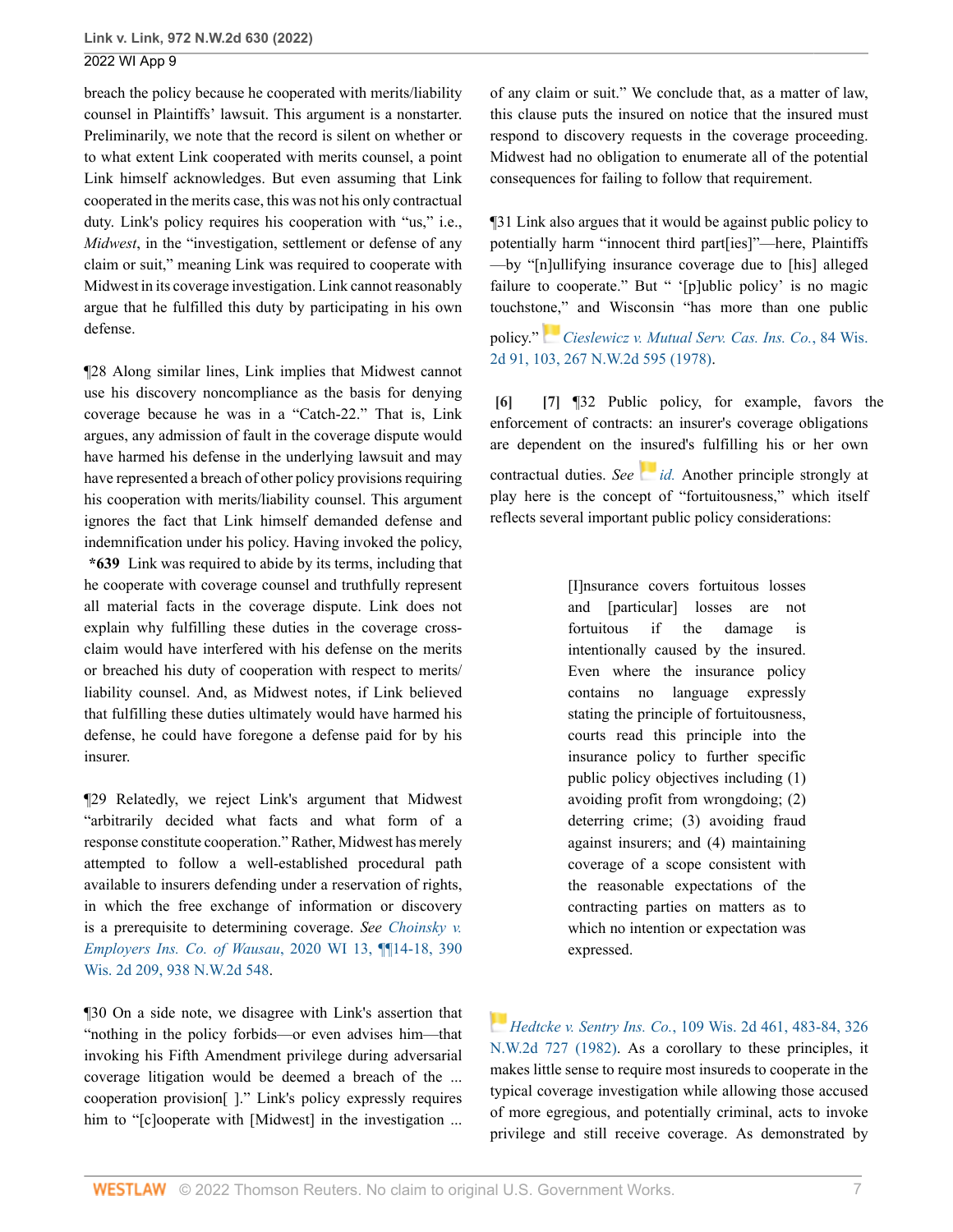*Walker*, the decision to invoke the Fifth Amendment does not have to be—and sometimes should not be—consequencefree.

¶33 Link next argues that his failure to cooperate was not prejudicial to Midwest, **\*640** as is required for coverage denial under the policy. Midwest counters that without Link's discovery responses, it has been wholly unable to "evaluate whether there is actually any coverage available." In such case, Midwest argues, prejudice is "self-evident," in that "Link has refused to provide *any* information" that it might use to determine whether any policy exclusions apply. Midwest notes that there are several potentially applicable policy exclusions, but these "hinge upon Link's knowledge or intent"—information in Link's "sole possession." Thus, Midwest contends, it has been wholly stymied, at the outset, from evaluating coverage.

**[8]** ¶34 We agree with Midwest that, without Link's discovery responses, Midwest was prejudiced in its ability to evaluate coverage. That is, in the face of Link's noncooperation, there was no obvious or reasonable way for Midwest to determine if the policy covered any of Plaintiffs' claims. These claims center on whether, when, and what Link posted about Plaintiffs and his state of mind in doing so. Thus, Midwest's coverage determination rests on information that Link possesses and can provide. Notably, Link does not meaningfully explain—and we cannot discern—what alternative procedure Midwest could have used to collect the necessary information to assess coverage.

¶35 Link further argues that Midwest was required to specifically detail why his discovery noncompliance precluded Midwest from determining coverage for each of Plaintiffs' claims, with reference to the three-part inquiry

for evaluating coverage. *See American Fam. Mut. Ins. Co. v. American Girl, Inc.*, 2004 WI 2, ¶24, 268 Wis. 2d 16, 673 N.W.2d 65 (to determine if the policy covers the claim, we examine the policy's initial grant of coverage, its various exclusions, and the exceptions to those exclusions). But Link provides no authority for his assumption that Midwest had to present a claim-by-claim analysis in order to establish prejudice. Nor is it logical that Midwest would have to provide any greater specificity than that provided in its summary judgment briefing, where its argument rested on its manifest inability to make *any* coverage evaluations. We agree with Midwest that adopting Link's position would allow him to use his Fifth Amendment privilege "as both a sword and a shield," in that coverage could never be determined so long as he continued to invoke privilege.

¶36 In sum, because Link failed to comply with the policy's cooperation clause, Midwest was not required to provide coverage under the policy.

## **CONCLUSION**

¶37 Based on the undisputed material facts, we conclude that Link breached the policy and that Midwest therefore has no duty to defend or indemnify him in Plaintiffs' suits. Accordingly, the circuit courts properly granted Midwest's motions for summary judgment on Midwest's cross-claims for declaratory judgment.

*By the Court.*—Orders affirmed.

## **All Citations**

972 N.W.2d 630, 2022 WI App 9

# **Footnotes**

# † Petition for Review filed

- 1 Plaintiffs allege conduct falling within two policy periods. The two policies are materially identical, so for ease of reading, we discuss them in the singular.
- 2 The Honorable John P. Anderson entered the order granting summary judgment in case No. 2019CV199. The Honorable Angeline E. Winton entered the order granting summary judgment in case No. 2019CV284.